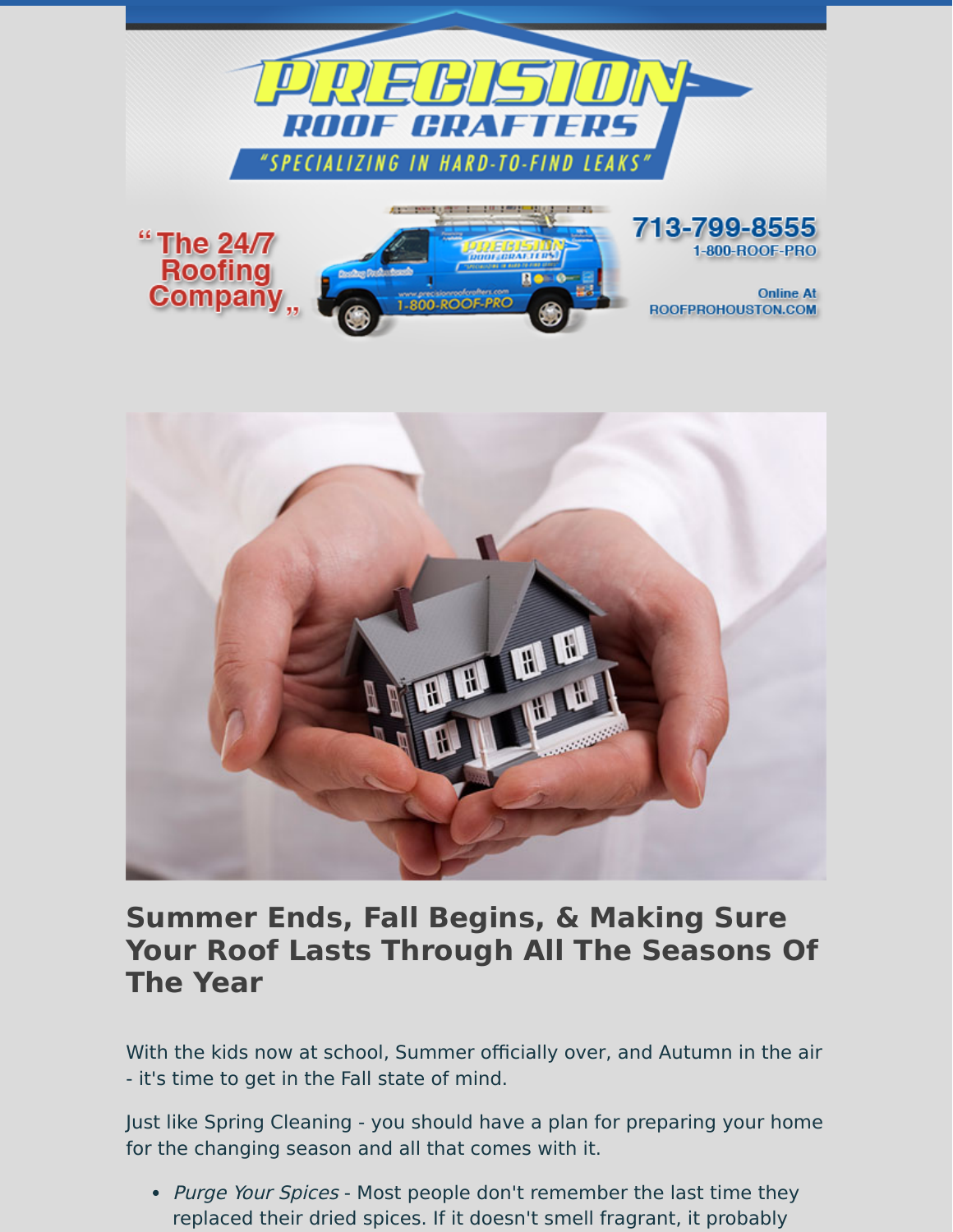- won't taste good either. This gives you a good opportunity to clear out old stock and replace with new dried spices and herbs to be ready for the holiday season cooking.
- Reverse Your Ceiling Fans & Clean The Blades Once you get past the hottest days of September, it is a good idea to clean up the collected dust and flip the switch that reverses your ceiling fans for the cooler days ahead
- Organize Your Tools and Equipment Once you cut your lawn and trim the bushes for the last time this year, clean and winterize your gear. That includes draining garden hoses and covering outside spigots.

## **Making Your Roof Last For Years To Come**

If your roof experiences any issues, your entire home or business will experience issues. These problems can occur because of water damage, insulation issues, and even structural weakness. No matter what the trouble is, you'll find yourself dealing with some costly repair work from top to bottom.

To avoid the large-scale cost and the danger that can come with roofing disrepair, you need to maintain the health of your roof. This involves knowing the major ins and outs of roof care.

## **Know the Signs of Roof Wear**

You don't have to wait until your roof is leaking or falling in to address its wear and tear. Instead, you can monitor your roofing issues before they become larger and more expensive concerns. To do that, you simply need to look for the following common signs of roof wear:

- Loose or missing shingles
- Granules in your gutters
- Wet spots on your roof
- Light coming through your attic's roof
- Increased utility bills with no other explanation

## **Know When to Get a Repair vs. a Replacement**

Once you begin to notice that your roof is in need of service, you need to figure out what the next step should be: a repair or a full-blown replacement? Knowing the right fix is key to ensuring you save money and keep safe.

- The age of your roof -- after a certain point, all roofs have to go
- The frequency of roofing issues -- as they happen more and more, a roof replacement may better address your roof problems
- The condition of your shingles -- if many are missing or damaged, your roof might need to be replaced